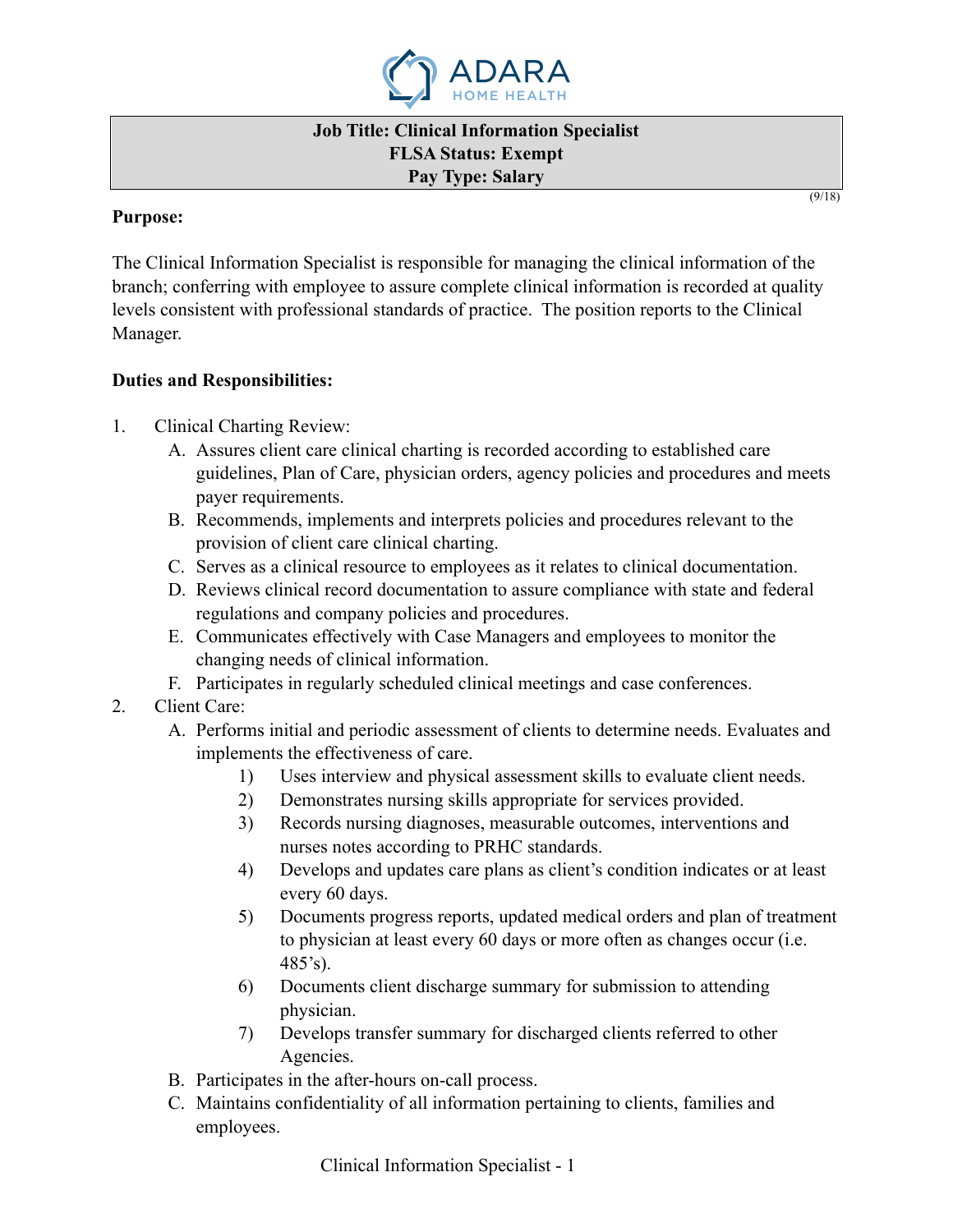- D. Maintains a safe client environment and identifies and reports to the office any suspected vulnerable client abuse, neglect, or financial exploitation.
- E. Understands and follows infection control policies.
- 3. Community Relations:
	- A. Develops and maintains a good working relationship with referral sources including physicians, hospitals, nursing homes, community resources and payers.
- 4. Personnel Management:
	- A. Assists with the orientation of new employees related to clinical charting.
	- B. Maintains and enhances professional and managerial expertise through appropriate education, inservice and training activities; identifies employees learning needs.
	- C. Assists with the performance review process of all branch employees, as requested.
	- D. Establishes an environment that fosters the development of professional and paraprofessional employees.
	- E. Monitors the skills and services of branch employees.
	- F. Maintains on-going communication with branch employees.
	- G. Portrays role modeling, teamwork, accountability and a positive attitude.
	- H. Keeps Clinical Manager informed of all critical client care information.
	- I. Performs other related duties and responsibilities as assigned by the Branch Office.
- 5. Financial:
	- A. Assists the Clinical Manager in monitoring Case Manager and field employee's productivity.
	- B. Assists Business Manager in obtaining clinical information as needed.

### **Physical/Environmental Demands:**

Heavy to Very Heavy. Heavy lifting necessary for client care. Nursing care provided in individual client homes. Must be adaptable to a variety of environments and community settings. Must be able to drive or use public transportation in all types of weather.

Exerting in excess of 100 pounds of force occasionally, and in excess of 50 pounds of force frequently, and in excess of 20 pounds of force constantly to move objects. Physical demand requirements are in excess of those for heavy work.

# **Qualifications:**

- 1. Currently licensed as a R.N. in the state of Minnesota with current license number and expiration date on file in office; BSN preferred. The license must not have been revoked, suspended, and without limitations or restrictions.
- 2. Have at least two (2) years experience in the home care field.
- 3. Demonstrate ability to make appropriate nursing judgements.
- 4. Strong interpersonal communication and teaching skills.
- 5. Strong organizational skills and the ability to work independently.
- 6. Excellent written and oral communication skills.
- 7. Proof of negative mantoux or documentation of negative chest x-ray.
- 8. Current CPR certification is highly recommended.
- 9. Access to a dependable vehicle or public transportation in order to travel to multiple company business stops a day.